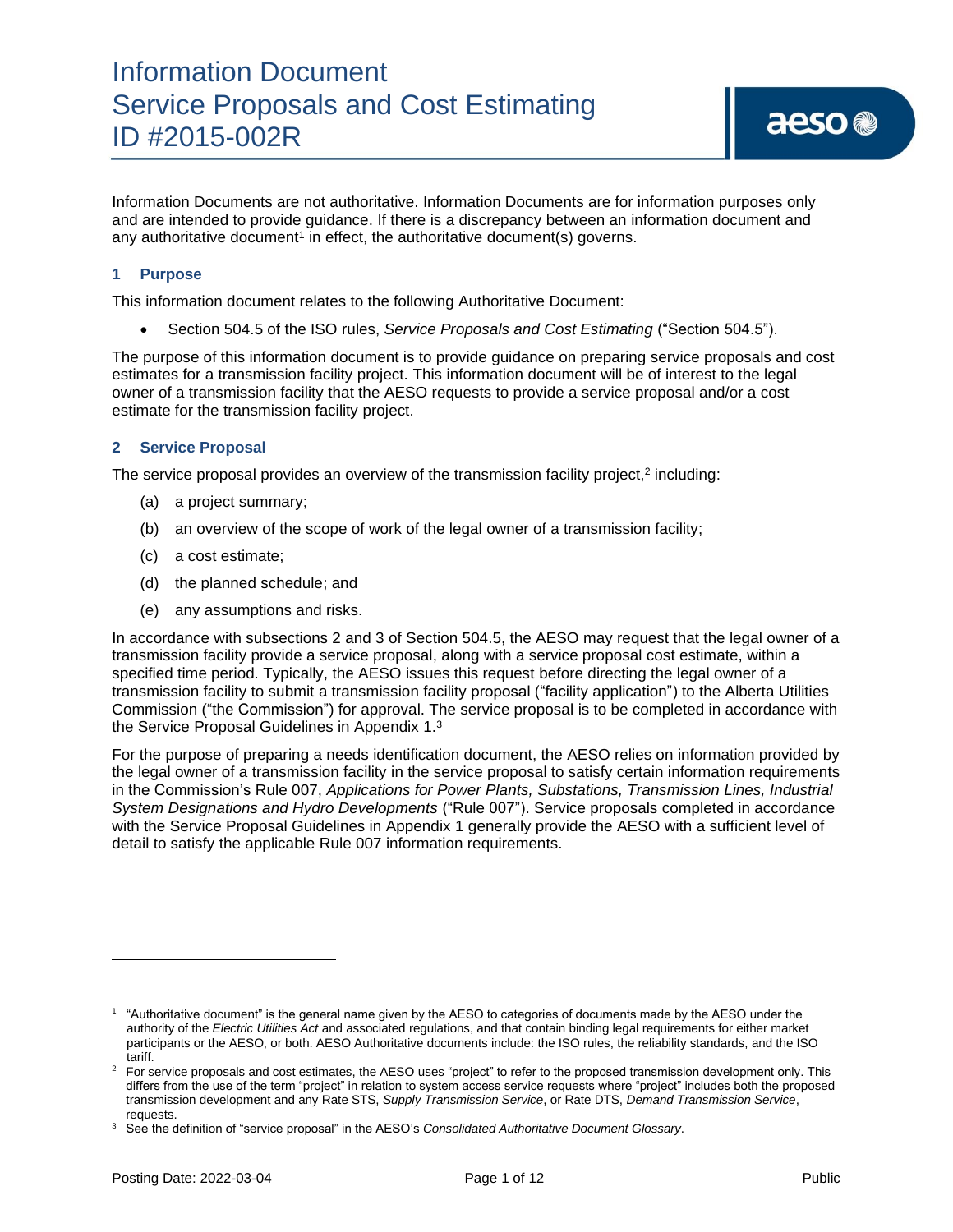# **3 Cost Estimate**

To ensure that cost estimates prepared by the legal owner of a transmission facility are consistently developed and documented, the AESO created a Cost Estimate Template, which is posted on the AESO website. The Cost Estimate Template is used for all classes of cost estimates set out in Table 1 below.

Pursuant to subsection 9(1) of Section 504.5, the legal owner of a transmission facility is required to ensure that a cost estimate is "accurate, complete and in an appropriate level of detail". The term "accurate" in this regard means "free from material error". The term "complete" means that all applicable sections have been filled in, or that the legal owner of a transmission facility has provided reasons in the "Assumptions" column of the Cost Estimate Template in sufficient detail to explain why the information was not provided. The phrase "in an appropriate level of detail" means that the cost estimate is expected toinclude a reasonable level of detail requested in the Cost Estimate Template.

## **3.1. Use of Association for the Advancement of Cost Engineering Practices**

The Association for the Advancement of Cost Engineering ("AACE International") is a non-profit association that provides cost management practices for various industries. The AESO adopted the AACE International practices as a foundation for estimating the costs of transmission facility projects. The AESO has aligned Section 504.5 and the Cost Estimate Template with AACE International practices. However, where AACE International class level estimates are inconsistent with legislation or the Commission's rules, the legislation or the Commission's rules govern.

AACE International practices relating to cost management are available on the AACE International website [\(https://web.aacei.org\)](https://web.aacei.org/) to members free of charge and to non-members for a fee.

|  |  |  | Table 1: AACE International Class Level Estimates |
|--|--|--|---------------------------------------------------|
|--|--|--|---------------------------------------------------|

|                                 | <b>Primary Characteristic</b>                                                                                            | <b>Secondary Characteristic</b>                                                |                                                                  |                                                                                                                          |
|---------------------------------|--------------------------------------------------------------------------------------------------------------------------|--------------------------------------------------------------------------------|------------------------------------------------------------------|--------------------------------------------------------------------------------------------------------------------------|
| <b>ESTIMATE</b><br><b>CLASS</b> | <b>MATURITY LEVEL OF</b><br><b>PROJECT DEFINITION</b><br><b>DELIVERABLES</b><br>Expressed as % of<br>complete definition | $END$ USAGE <sup>4</sup><br>(Industry Usage)<br>Typical purpose of<br>estimate | <b>METHODOLOGY</b><br>Typical estimating method                  | <b>EXPECTED</b><br><b>ACCURACY RANGE</b><br>Typical variation in low<br>and high ranges at an<br>80% confidence interval |
| Class 5                         | 0% to 2%                                                                                                                 | Concept screening<br>(Order of Magnitude<br>(OOM))                             | Capacity factored,<br>parametric models,<br>judgment, or analogy | L: $-20\%$ to $-50\%$<br>H: $+30$ to $+100\%$                                                                            |
| Class 4                         | 1% to 15%                                                                                                                | Study or feasibility<br>(Needs Identification<br>Document Estimate)            | Equipment factored or<br>parametric methods                      | L: $-15\%$ to $-30\%$<br>H: $+20$ to $+50\%$                                                                             |
| Class 3                         | 10% to 40%                                                                                                               | Budget authorization<br>or control (Service<br>Proposal Estimate)              | Semi-detailed unit costs<br>with assembly level line<br>items    | L: $-10\%$ to $-20\%$<br>H: $+10$ to $+30\%$                                                                             |
| Class 2                         | 30% to 75%                                                                                                               | Control or bid/tender<br>(Post Permit and<br>License Estimate)                 | Detailed unit cost with<br>forced detailed take-off              | L: $-5\%$ to $-15\%$<br>H: $+5$ to $+20%$                                                                                |
| Class 1                         | 65% to 100%                                                                                                              | Check estimate or<br>bid/tender (Final Cost<br>Estimate)                       | Detailed unit cost with<br>detailed take-off                     | L: $-3\%$ to $-10\%$<br>H: $+3$ to $+15%$                                                                                |

<sup>4</sup> The "End Usage" terms are equivalent to the "Industry Usage" terms previously adopted by the AESO.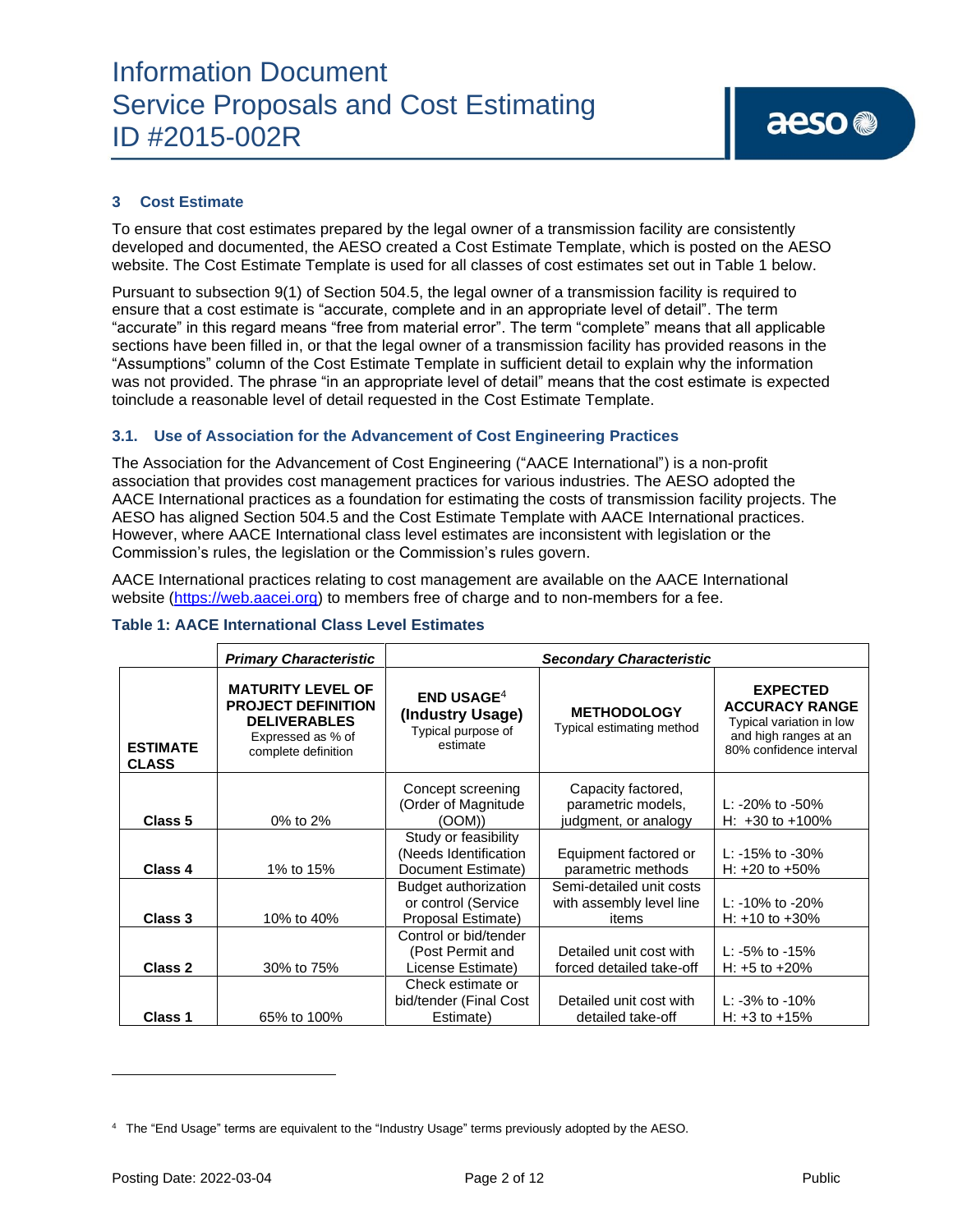# **3.1.1. Maturity Level of Project Definition Deliverables**

For the purpose of Table 1, the maturity level of project definition deliverables is a percentage of the total project deliverables that have been completed throughout the life of the project. Deliverables include project scope, requirements documents, specifications, project plans and schedules, drawings, learnings from past projects, calculations, and other necessary information to complete the project. The set of deliverables becomes more complete as the project progresses; therefore, the project definition has a correlation with the various AACE International classes.

### **3.1.2. Class Levels**

The AACE International class level estimates are labeled Class 1, 2, 3, 4 and 5, to correspond with the levels of maturity level of project definition. A Class 5 estimate is based on the lowest percentage of maturity level of project definition and a Class 1 estimate is based on the highest percentage of maturity level of project definition (see Table 1). AACE International practices contain additional detail on the characteristics of each of the AACE International classes.

### **3.1.3. Expected Accuracy Ranges 5**

Expected accuracy range is an expression of a cost estimate's predicted closeness to final costs for a given project. It is typically expressed as high/low percentages by which actual results may be over or under the estimate. As the maturity level of project definition increases, the expected accuracy of the estimate tends to improve, as indicated by a narrower high/low accuracy ranges. The expected accuracy is affected by the maturity level of project definition and other systemic risks such as:

- (a) complexity of the project;
- (b) quality of reference cost estimating data;
- (c) quality of assumptions used in preparing the estimate;
- (d) experience and skill level of the estimator;
- (e) level of non-familiar technology on the project;
- (f) estimating techniques employed; and
- (g) time and level of effort budgeted to prepare the estimate.

The accuracy range can also reflect unexpected or unknown changes in costs, unknown risks, and minor changes in the quality of the estimate for various project items that are not accounted for in the contingency (which accounts for known risks – see below in Section 3.1.4).

In accordance with subsection 3 of Section 504.5, the AESO may request the legal owner of a transmission facility to provide a class level estimate within a specified accuracy range, as shown in Table 1. The AESO retains the flexibility to request that the legal owner of a transmission facility provide a cost estimate in a narrower high/low accuracy range than the maximum upper and lower limits of the ranges in Table 1. This narrower accuracy range may be suitable for smaller, less complex projects.

<sup>5</sup> AACE® International Recommended Practice No. 96R‐18, Cost Estimate Classification System – As Applied in Power Transmission Line Infrastructure Projects, TCM Framework: 7.3 – Cost Estimating and Budgeting, Rev. October 5, 2018, Page 4.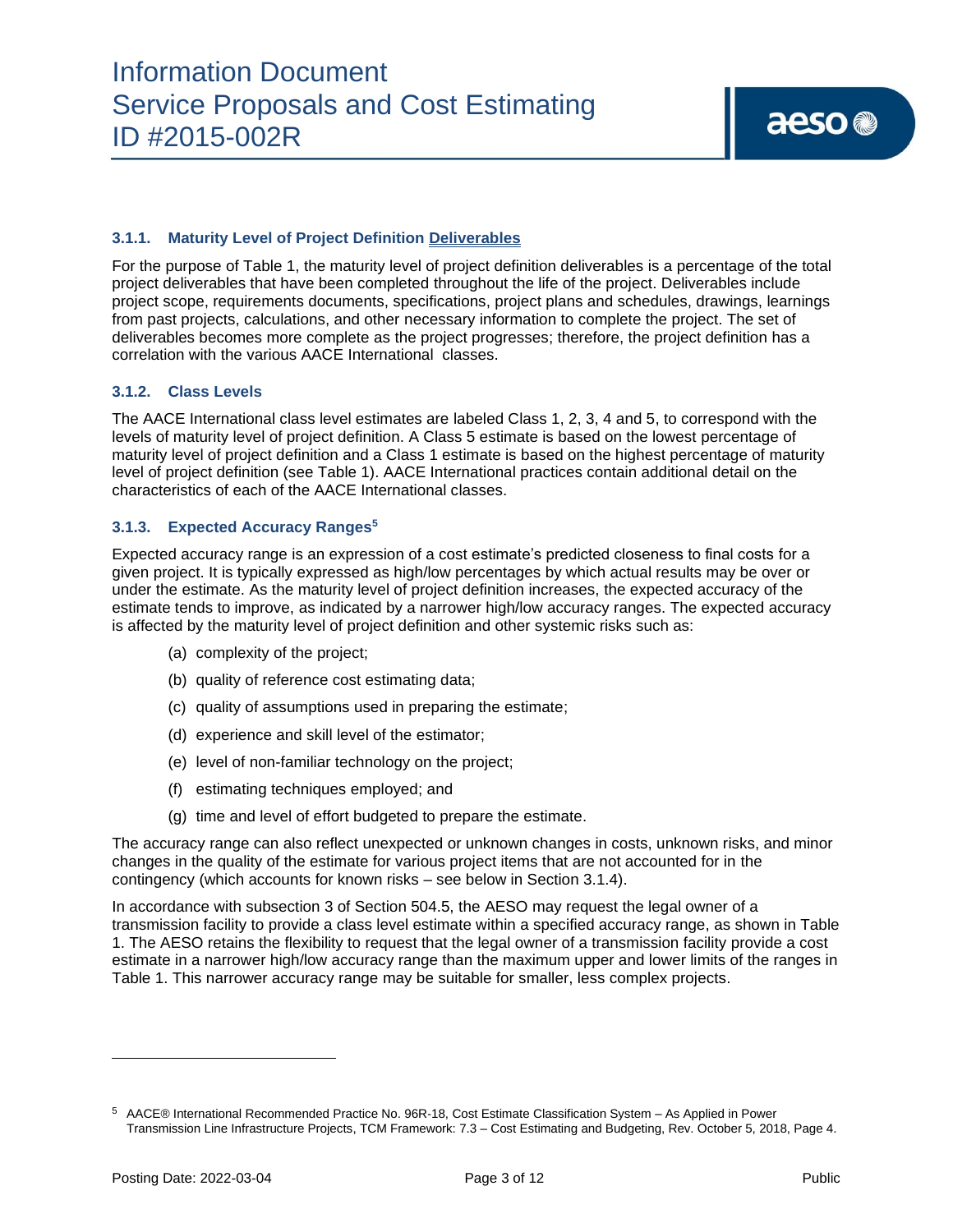# **3.1.4. Project Risk & Contingency<sup>6</sup>**

The Cost Estimate Template includes a contingency / risk register that is to be used for the determination of the contingency allowance for a project.

Project contingency is an allowance added to a cost estimate for items, conditions or events where the state, occurrence or effect is uncertain and is likely to result in additional costs. At the early stages of a project, contingency may not be easily identifiable or is assumed, becoming more defined later in the project. Significant known risks are factored into the contingency calculation. As such, contingency is an allowance for "known" risks, while expected accuracy range is an allowance for systemic or "unknown" risks.

Since risk generally decreases as the amount of work completed increases, the contingency amount included in the cost estimate typically decreases as a project advances, and reduce to zero once the project is completed. The contingency allowance is not used as a source of funding for scope changes, which are managed through the change proposal process.

### **3.2. End Usage Estimates**

As illustrated below, class level estimates are prepared throughout the project life cycle:



### **3.2.1. Long Term Plan Estimate / System Access Service Request**

In developing the transmission system plan, the AESO prepares and relies on high-level cost estimates, commonly referred to as order of magnitude cost estimates or Class 5 estimates, which are used to assess and screen transmission development alternatives during the planning stage.

In responding to system access service requests, a Class 5 estimate are required in Stage 2 of the AESO Connection Process.

### **3.2.2. Needs Identification Document Estimate**

As the AESO advances the system development outlined in the long term transmission plan, the estimates are further refined and included in the needs identification document filed with the Commission. A needs identification document estimate or Class 4 estimate may be requested to screen alternatives.

As the AESO responds to system access service requests, the AESO may request Class 4 estimates to screen alternative(s).

<sup>6</sup> AACE® International Recommended Practice No. 10S‐90, Cost Engineering Terminology, TCM Framework: General Reference, Rev. November 14, 2014, Page 27.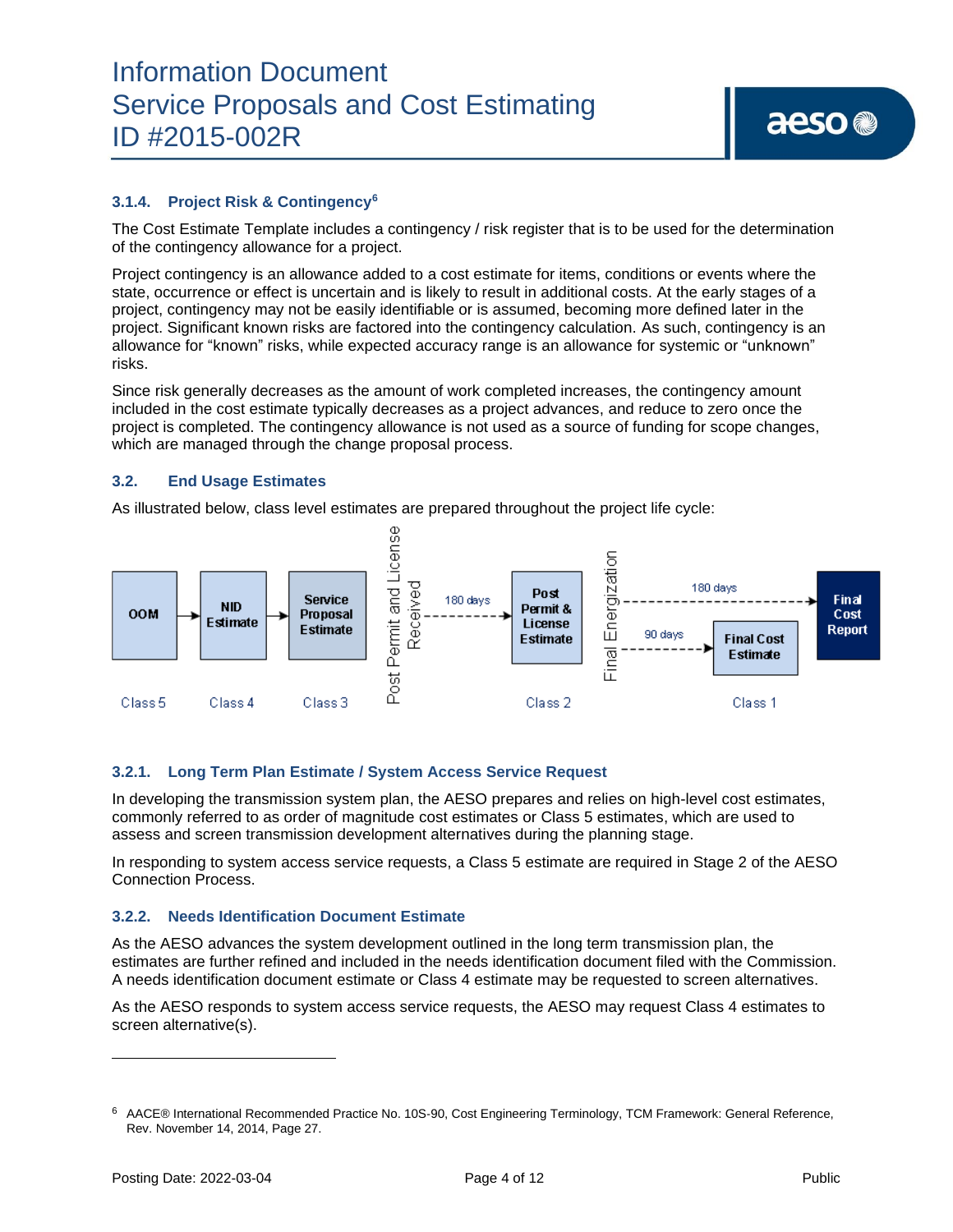### **3.2.3. Service Proposal Estimate**

A Class 3 estimate is included with the service proposal provided to the AESO by the legal owner of a transmission facility. A summary of this same estimate is included with the facility application filed with the Commission. 7

The Class 3 estimate is defined as the "original budget" in subsection 6 of Section 504.5 as it is considered the baseline estimate for the project against which cost performance is measured and assessed.

### **3.2.4. Post-Permit and License Estimate**

If the Commission approves a facility application, it grants permits and licenses to the legal owner of a transmission facility. After permits and licenses have been granted, a Class 2 estimate in accordance with subsection 7(1) of Section 504.5 may be required within 180 days after receipt of permits and licences, or as provided in the AESO's direction letter to the legal owner of a transmission facility.

### **3.2.5. Final Cost Estimate**

After construction and energization of the transmission facilities, a Class 1 estimate in accordance with subsection 8(1) of Section 504.5 may be required within 90 days after final energization, or as provided in the AESO's direction letter to the TFO. The final cost estimate is a Class 1 estimate that includes actual costs and any remaining cost estimates for activities that are required to be completed before the project is closed.

### **4 Final Cost Report**

Under subsection 10 of Section 504.5, the legal owner of a transmission facility provides the AESO with a final cost report within 180 days after final energization. The final cost report includes all final actual costs for the transmission project. If the 180 day time limit cannot be met, the legal owner of a transmission facility applies for an extension, subject to the AESO's approval.

 $7$  For combined filings, the AESO requests that Class 3 estimates align with TFO facility application requirements. Rule 007 requires the AESO to provide Class 4 estimates, and the AESO requests such estimates for sequential filings.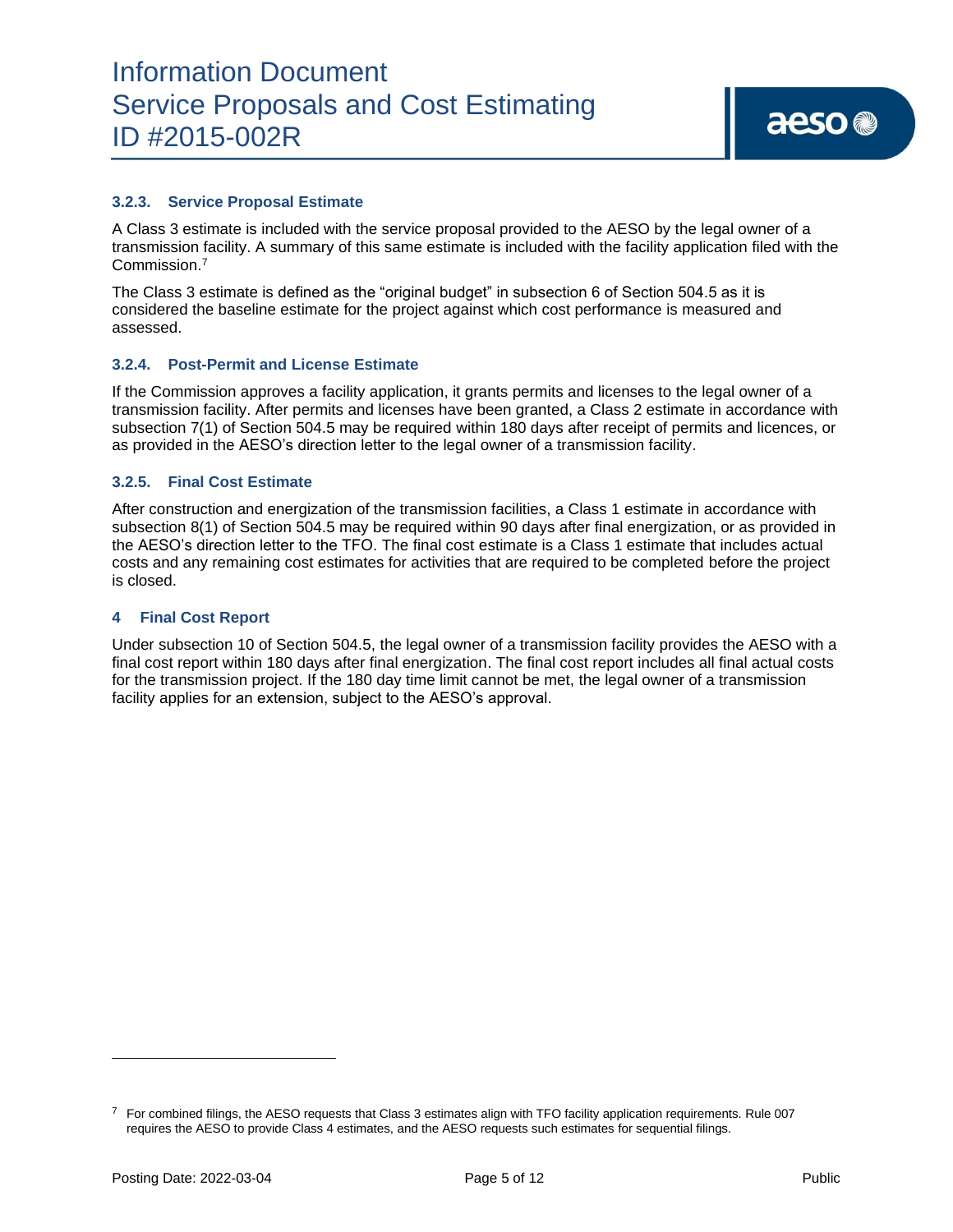# aeso<sup>®</sup>

## **Revision History**

| <b>Posting Date</b> | <b>Description of Changes</b>                                                                                                          |
|---------------------|----------------------------------------------------------------------------------------------------------------------------------------|
| 2022-03-04          | Table 1 updated to align with AACE International practices                                                                             |
| 2018-10-18          | Administrative amendments                                                                                                              |
| 2018-06-26          | Administrative amendments to subsection 3.2.2 and Appendix A,<br>subsection 2.4                                                        |
| 2017-11-09          | Revisions to subsection 3.2.4 and subsection 3.2.5                                                                                     |
| 2017-05-08          | Addition of Service Proposal Guidelines as Appendix 1<br>Addition of footnotes 2 and 3 for clarification.<br>Administrative Amendments |
| 2016-09-28          | Administrative amendments                                                                                                              |
| 2016-04-29          | Initial release                                                                                                                        |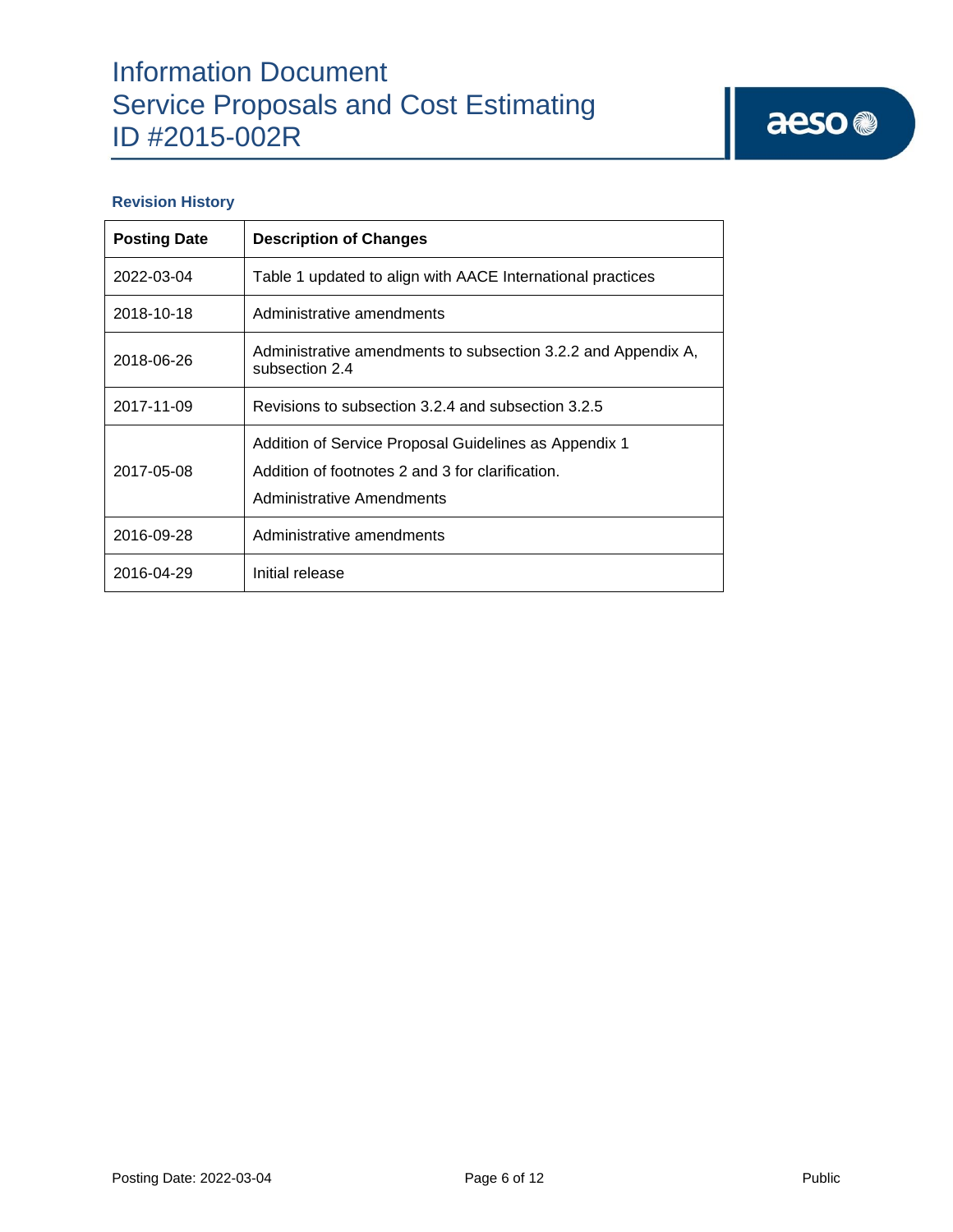# **Appendix 1 – Service Proposal Guidelines ("Guidelines")**

A completed service proposal submitted to the AESO in accordance with subsection 2 of Section 504.5 is comprised of four parts:

- Main report
- Appendix  $A -$  Figures
- Appendix B Cost Estimate
- Appendix C Project Schedule

These Guidelines are organized as an annotated table of contents intended to provide instruction on the structure and content of the main report of the service proposal. Although these Guidelines are not a template, the AESO encourages the legal owner of a transmission facility to organize the main report by the following headings and subheadings.

### **1 Project Overview**

The project overview section provides a brief summary of the project, including the scope, total capital cost estimate, and scheduled in-service date. This section also:

- a) confirms that all parts of the service proposal meet the requirements outlined in the AESO's direction letter, functional specifications, Authoritative Documents, and other technical requirements; or
- b) provides a clear rationale for why these requirements are not applicable.

A bullet list or table may be used to present information about the project.

### **2 Scope of Work**

The scope of work section includes sufficient information to:

- a) discern units of measure;
- b) demonstrate that the proposed design of the legal owner of a transmission facility meets the requirements described in the AESO's functional specifications for the project; and
- c) support thecost estimate of the legal owner of a transmission facility for the project.

This section is organized in a list or table under subheadings for each facility type, such as transmission lines, substations, and telecommunication facilities. Facility descriptions are drafted in a clear and comprehensive manner in the service proposal, however the legal owner of a transmission facility may find it useful to include additional details in the Cost Estimate Template.

If the proposal exceeds the AESO's requirements, the scope of work section includes rationale for the additional equipment. Any additional information within the knowledge of the legal owner of a transmission facility that supports the project's functional requirements or cost estimate may be included in this section.

### **2.1. Transmission Lines**

Relevant information for transmission line equipment includes:

- Location, nominal voltage, line length, and list of any studies conducted by the legal owner of a transmission facility;
- Structure type;
- Conductor type, bundled, including overhead shield wire description;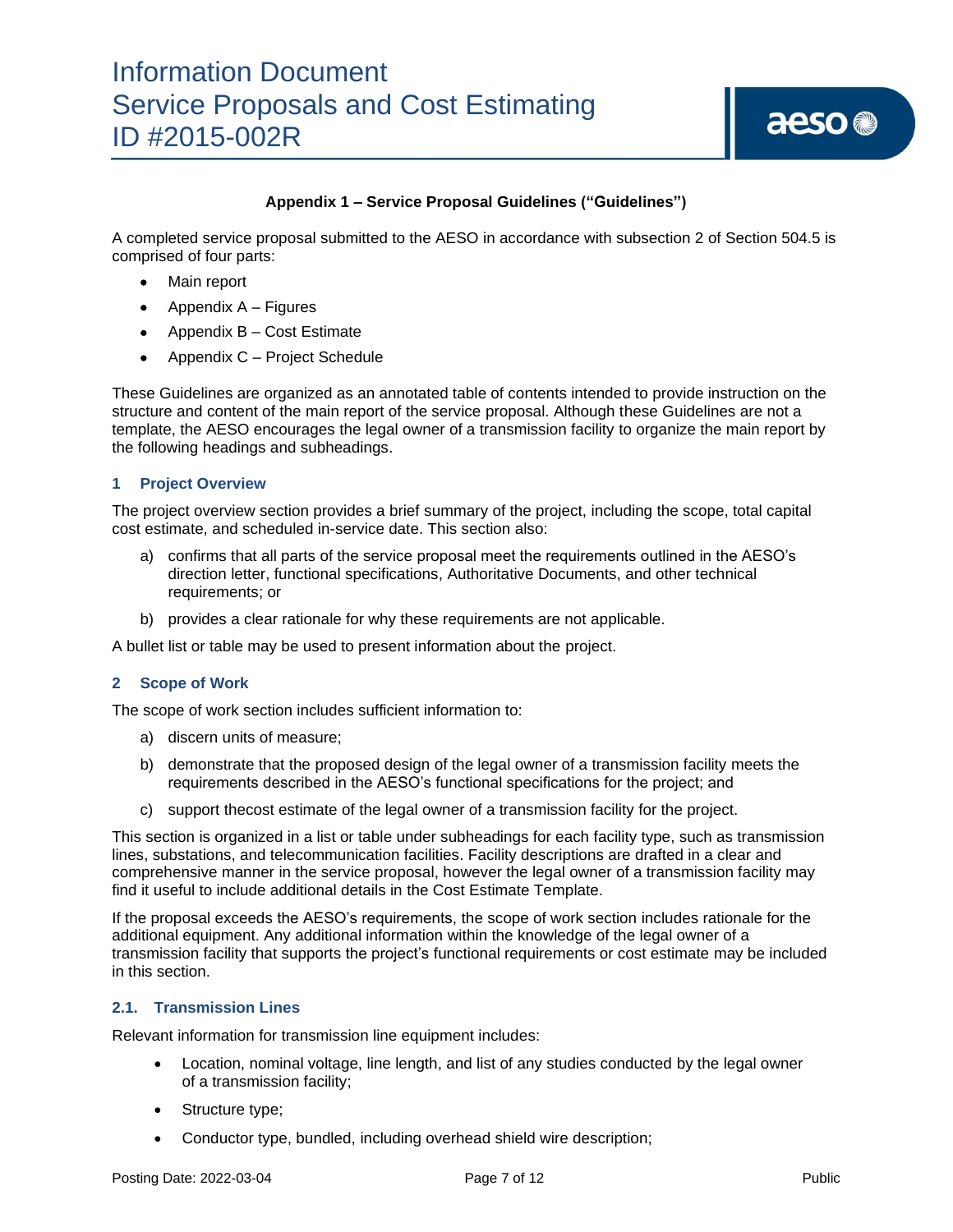- $\bullet$  Meteorological, geotechnical and mechanical design parameters<sup>8</sup>;
- Line impedance, surge impedance and charging;
- Basic insulation levels and current ratings, both seasonal continuous and emergency ratings for winter and summer;
- Special or unique engineering and design standards utilized for the project;
- Right-of-way survey and preparation, access right-of-way, clearance, brushing and environment impact mitigations (e.g., access matting);
- Line foundation work scope;
- Major line crossings, including rivers, highways and other lines;
- Mobilization and de-mobilization areas;
- Camp requirements;
- Laydown / storage yards; and
- Alternating current mitigation on pipeline.

### **2.2. Substations**

Relevant information for substation equipment includes:

- Location of facility, size, configuration, major equipment additions complete with description(s) and list of any studies conducted by the legal owner of a transmission facility 9 ;
- Conceptual substation diagrams, including location, single line diagrams and bus layout drawings (see Appendix A for reference);
- Equipment descriptions with voltage, basic insulation levels, current ratings, quantity of current transformers and potential transformers where appropriate<sup>10</sup>;
- An overview and proposed implementation of protection schemes and control schemes, including any remedial action schemes;
- Supervisory control and data acquisition ("SCADA") and synchrophasor measurement unit;
- Special or unique engineering and design standards utilized for this project, as applicable;
- Site preparation, access and grading environment impact mitigations (e.g., access matting);
- Mobilization and de-mobilization areas;
- Camp requirements;
- Laydown / storage yards;

<sup>8</sup> Meteorological, geotechnical and mechanical design parameters are based on the TFO's knowledge at the service proposal stage. It is advisable to include data such as wind, snow, soil conditions and any special considerations for line design that affects the cost estimate.

<sup>9</sup> Typical studies conducted by a TFO for substations can include, but are not limited to: grounding; system protection coordination; insulation coordination; power quality and harmonic study. Additional studies may be required by the AESO, such as sizing of line shunt reactors.

 $10$  Current transformer and potential transformer locations are be shown on the single line diagrams.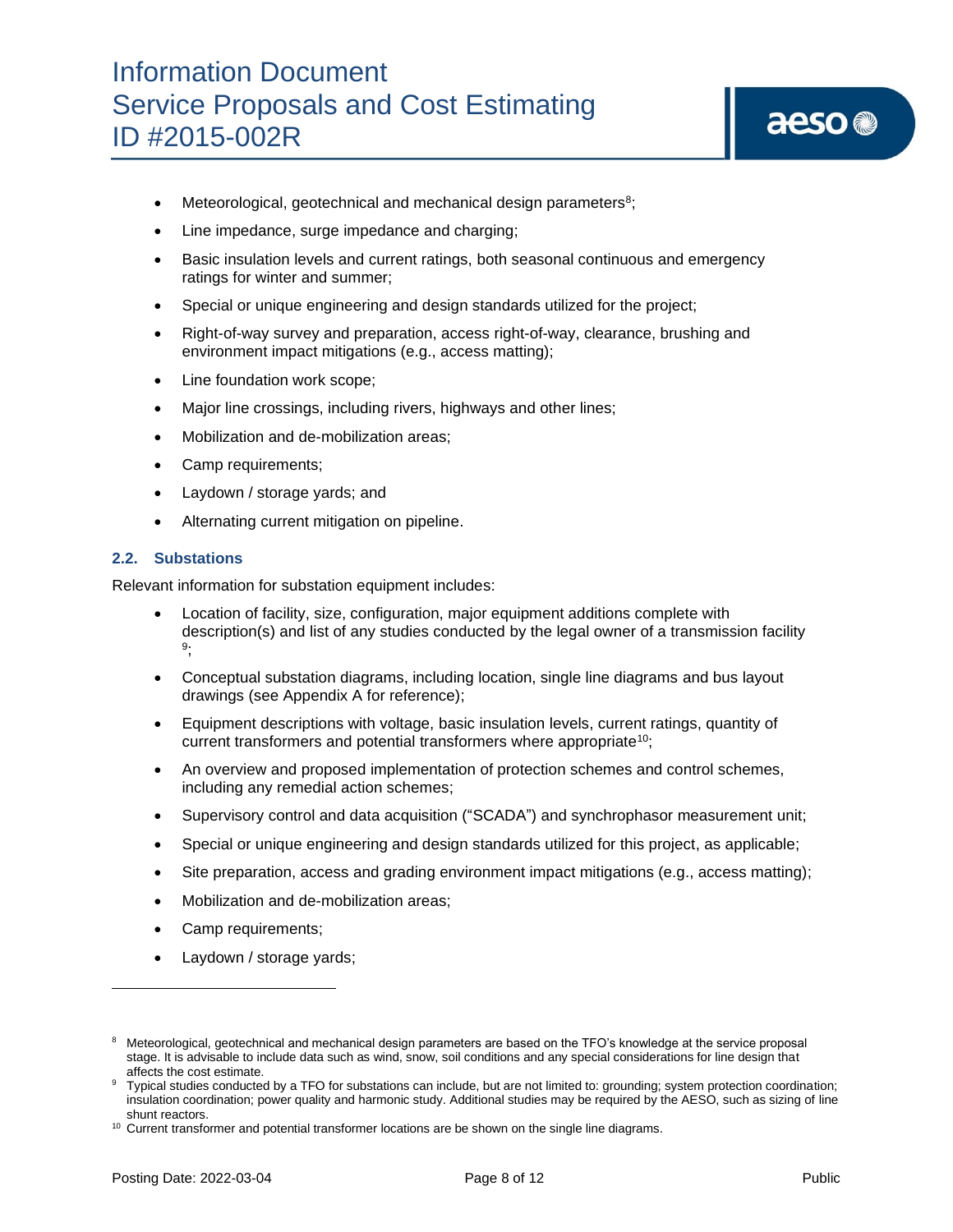# aeso<sup>®</sup>

- Grounding requirements and design;
- Control and switchgear building description, including size, structure, and physical security;
- Alternating current station power supply and backup generator, if required; and
- Meter, including revenue meter.

# **2.3. Telecommunications Facilities**

Relevant information for telecommunication facility equipment includes:

- Location, communication medium (e.g., fibre, microwave) and a list of studies conducted by the TFO;
- Description of the proposed development and equipment additions;
- Telecommunication tower height and type (e.g., guyed, self-support) if applicable;
- Quantity and type of radio equipment;
- Quantity and type of routers or multiplexers;
- Quantity of fiber and synchronous optical networking ("SONET") equipment;
- Building description, including size, structure, and physical security;
- Battery or backup generator, if applicable; and
- Special or unique engineering and design standards utilized for this project, as applicable.

### **2.4. Salvaged Equipment**

Salvaged equipment includes any equipment that are discontinued from transmission service. Relevant information that pertains to salvaged equipment includes the Tplan of the legal owner of a transmission facility for the discontinued equipment (e.g., whether it will be refurbished, retired or stored) and how the costs of salvage are be paid.

### **2.5 Spatial and Technical Diagrams**

The spatial and technical diagrams section provides a brief overview of the spatial and technical diagrams, which are attached as Appendix A to the service proposal. These diagrams include, but are not limited to:

- *Project Area Map*: provides a bird's eye view map of the project area. The map is expected to identify: the facilities that are being added as a part of the project; access routes; nearby infrastructure and geographic features; surrounding communities, First Nation reserves and Metis settlements; provincial and federal parks; and protected areas.
- *Conceptual Substation Single Line Diagram*: provides a single line diagram showing current transformers, potential transformers, and metering locations. The diagram indicates the facilities that are being added as a part of the transmission facility project.
- *Substation Layout*: shows the top view of substation(s).
- *Protection and Control and Metering Drawings*: shows the type of protection and installation locations of meters.
- *Telecommunication System Map*: shows the telecommunication facility proposed to meet the AESO's functional specification, Authoritative Documents and other technical requirements.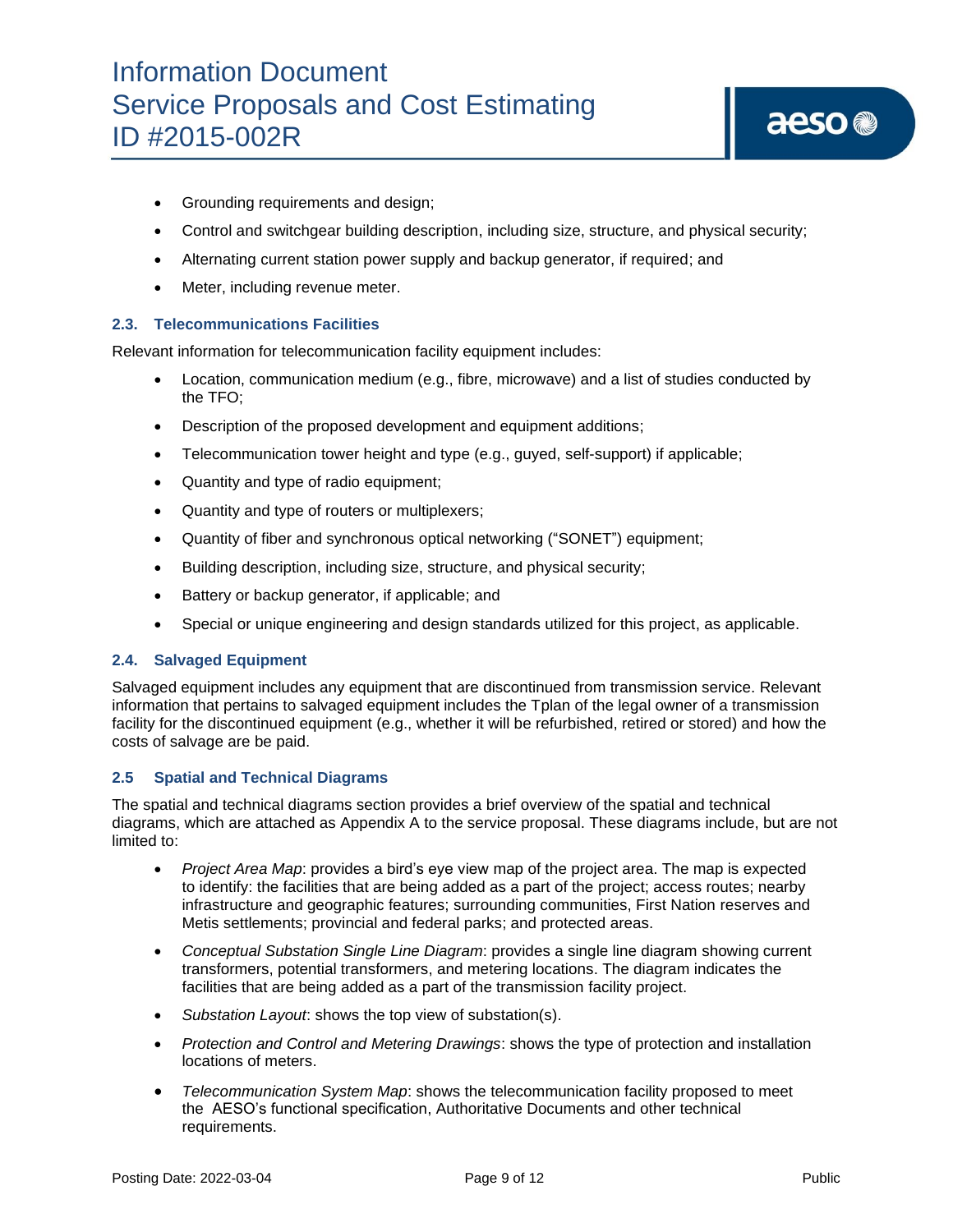# **3 Cost Estimate**

The cost estimate is a cost baseline that informs the AESO's needs identification document and/or the facility proposal of the legal owner of a transmission facilitysubmitted to the Commission. The cost estimate follows the requirements of the functional specification, and takes into account all applicable AESO Authoritative Documents and technical standards. This section of the service proposal specifies the currency used to prepare the Cost Estimate Template (e.g., CAD, USD).

### **3.1. Cost Estimate Template**

The cost estimate is prepared using the Cost Estimate Template and is attached as Appendix B to the service proposal. It is recommended that the file is named: **P[4-digit AESO project no.] Service Proposal Cost Estimate V1.xlxs**

The cost estimate considers the following:

- site visits, engineering, design and due diligence sufficient to achieve the accuracy range stipulated by the AESO;
- estimated costs broken down into system-related and participant-related costs as per the ISO tariff Section 8, as shown in the Cost Estimate Template;
- material and labour costs as available;
- escalation costs, including costs and calculations under Tab 8 of the Cost Estimate Template.
- the period of time for which the cost estimate is valid.

If the legal owner of a transmission facility is proposing exceptions to the scope of work described in the AESO functional specification, then the cost estimate includes:

- the rationale for each proposed exception; and
- a description of the incremental costs or savings resulting from each proposed exception.

### **3.2. Additional Work**

Section 8 of the ISO tariff outlines the requirements that apply if the costs for proposed additional work (including operations and maintenance work) for a project is "deemed to be in excess of those required by the good electric industry practice".

Cost estimates and explanations for the proposed additional work are outlined in this section of the service proposal, not in the Cost Estimate Template. Along with estimated costs, the following information is included in this section:

- a description of the proposed additional work;
- a clear rationale for the proposed additional work, including any advantages related to carrying it out in conjunction with the project; and
- the timing of the proposed additional work relative to the project schedule (e.g., is capital maintenance expected to be delayed to coincide with the project schedule?).

### **4 Project Schedule**

The detailed project schedule is attached as Appendix C to the service proposal. The AESO prefers the detailed project schedule to be submitted in a table format (e.g., Excel). The schedule enables the AESO, the legal owner of a transmission facility and the customer to share a common timeline throughout the project life that is based on a single source.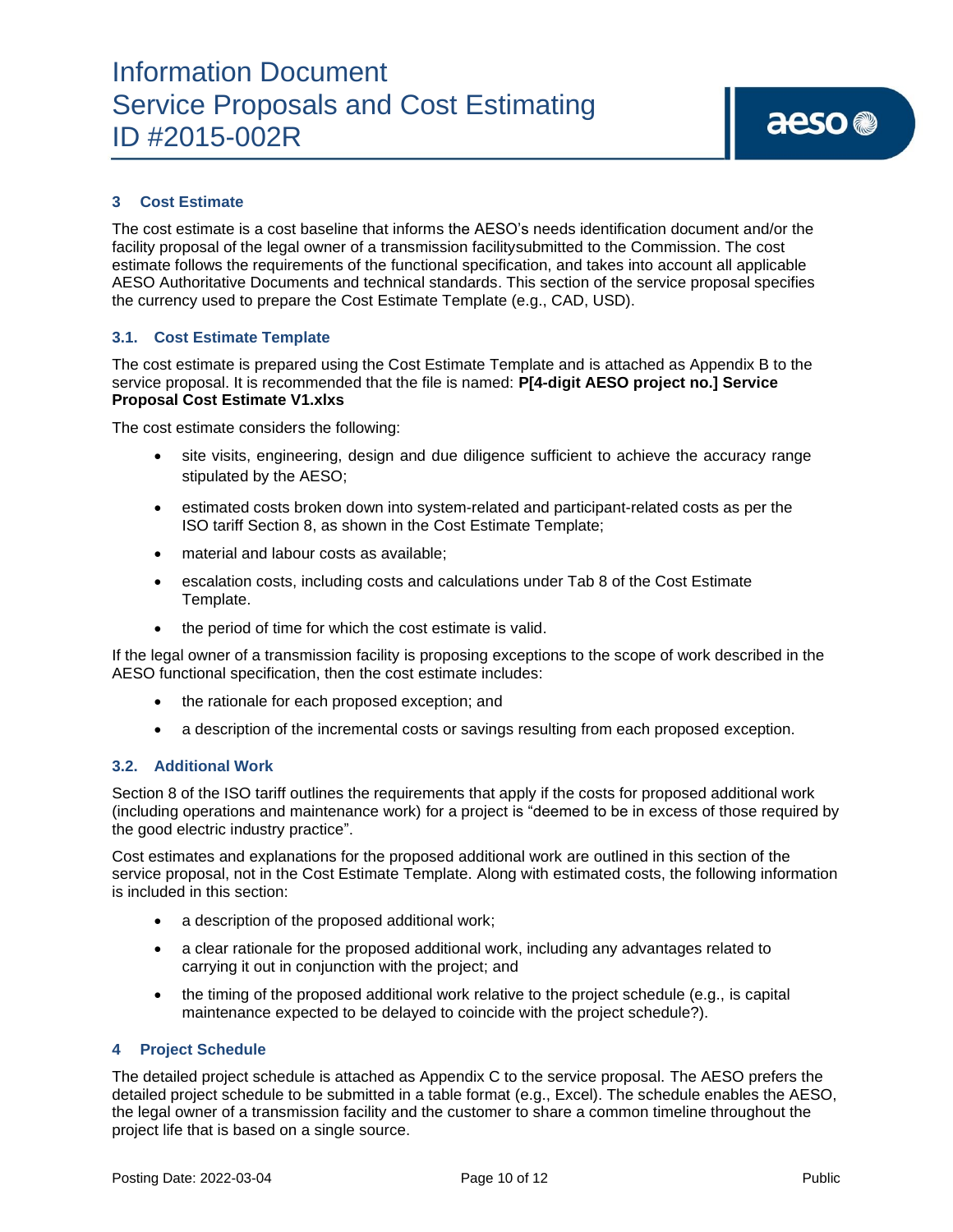The AESO normally provides the implementation schedule to the Commission. For combined filings, the AESO relies on the legal owner of a transmission facility to provide the implementation schedule in its facility application. The service proposal project schedule is, therefore, consistent with the project implementation schedule the legal owner of a transmission facility includes with its facility application.

The project schedule section of the service proposal contains a summary of the detailed project schedule, including:

- a list of the schedule and project milestones, where applicable, organized under subheadings for transmission lines, substation(s), and telecommunication facilities;
- the scheduled in-service date(s); and
- a description of construction limitations and constraints.

### **4.1. Transmission Line(s)**

- *Engineering Schedule:* preliminary and detailed beginning and end dates.
- *Procurement Schedule:* beginning and end date for procurement of major equipment and miscellaneous materials (e.g., conductor, poles, insulators and hardware).
- *Construction Schedule:* beginning and end date for construction and installation of foundations, assembly, erections and stringing (including impacts of weather and environmental constraints).
- *Commissioning Schedule:* beginning and end date for commissioning activities, including required outages.

### **4.2. Substation(s)**

- *Engineering Schedule:* preliminary and detailed beginning and end dates.
- *Procurement Schedule:* beginning and end date for procurement of major equipment (e.g., transformers, breakers, instrument transformers, capacitor banks, reactors, and steel) and miscellaneous materials (e.g., hardware, bus pipe and conductor).
- *Construction Schedule:* beginning and end date for construction and installation (including impacts of weather and environmental constraints) for: site preparation; foundations; assembly and erections; equipment installation; protection and controls; and functional checks.
- *Commissioning Schedule:* beginning and end date for commissioning activities, including required outages.

### **4.3. Telecommunication Facilities**

- *Engineering Schedule:* preliminary and detailed beginning and end dates.
- *Procurement Schedule:* beginning and end date for procurement of major equipment (e.g., radios, multiplexers, and towers) and miscellaneous materials (e.g., hardware).
- *Construction Schedule:* beginning and end date for construction and installation (including the impacts of weather and environmental constraints) for: site preparation; foundations; assembly and erections; equipment installation; and functional checks.
- *Commissioning Schedule:* beginning and end date for commissioning activities, including required outages.